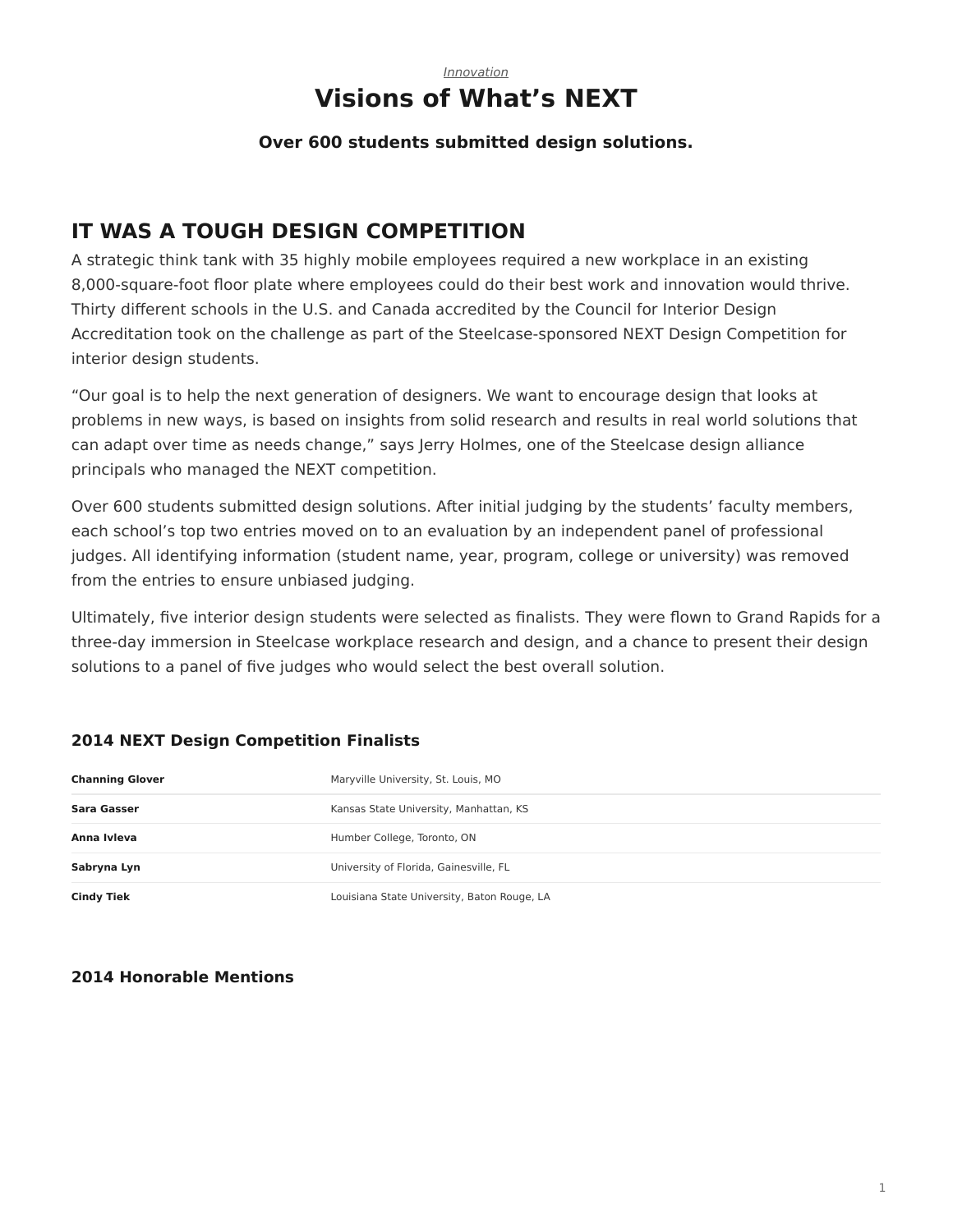| Taylor Behl                | Southern Illinois University, Carbondale, IL        |
|----------------------------|-----------------------------------------------------|
| Samantha Blancato          | George Washington University, Washington, DC        |
| <b>Carly Lisnow</b>        | George Washington University, Washington, DC        |
| <b>Adam Thilges</b>        | Iowa State University, Ames, IA                     |
| <b>Courtney Wierzbicki</b> | Kendall College of Art and Design, Grand Rapids, MI |

## **DESIGN GOALS FOR AN INTERCONNECTED WORKPLACE**

The central design challenge was to create an interconnected workplace for the client that would:

- Foster collaboration and drive innovation
- Provide employees with workspace options that supported different work processes and workstyles, thus giving them choice and control in their workplace
- Nurture the physical, cognitive and emotional wellbeing of employees
- Support the organization's culture
- Reflect the company's brand

These factors would in turn support the firm's desire to attract and retain top talent.

The real estate itself was a challenge: a long, rectangular space that looked like a boomerang missing part of one wing. Every square inch of this real estate was precious, as it is for every company, and the client wanted to use it more effectively. They also needed to accommodate additional staff and resident clients over the coming year.

Bob Blaha, director of interior design for HOK in St. Louis and one of the judges, was pleased with the solutions developed by the finalists. "The thinking was there. What I was looking for was a very big idea that they manifested in the space physically and emotionally. It was a hard choice, selecting just one of these designs."

## **WINNING DESIGN ANTICIPATES WORKPLACE CHANGE**

The winning design solution, by Channing Glover, a student at Maryville University, St. Louis, Mo., took shape over four weeks in one of her studio classes. She used a paper airplane and its often random flight path as a metaphor for the work at NEXT. The company helps clients with design thinking, product design and prototyping, work that often takes random twists and turns.

"I saw a paper airplane's moves as similar to the way people work. The layout can be folded up and unfolded and rearranged into something different," says Glover.

Her space planning uses flexible workspaces and furniture. Users can rethink their workspaces, move furniture around and create the spaces they need at any given time. She also used the paper airplane concept to develop a company logo and suggested artwork for the walls and ceiling based on different airplane designs.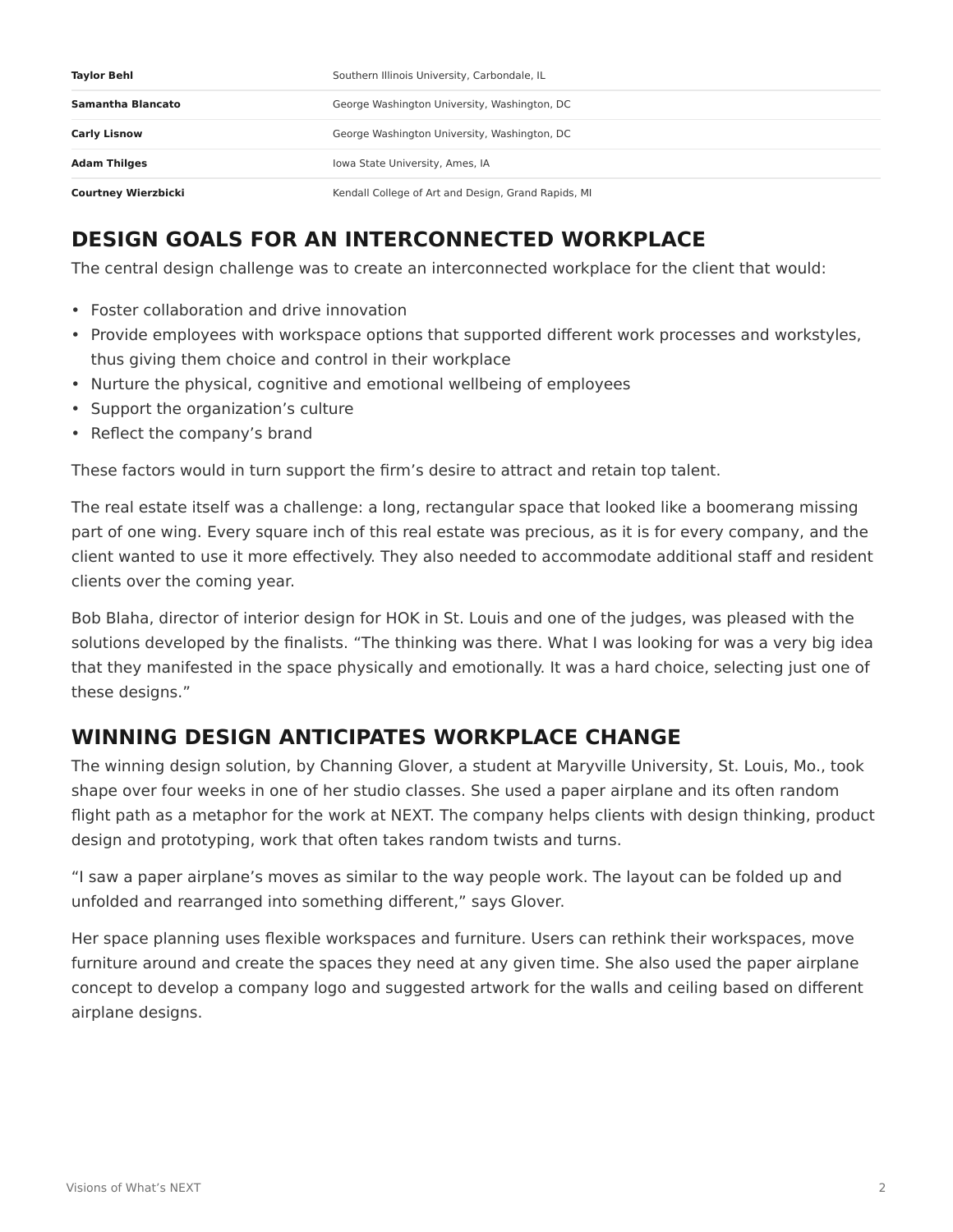Glover's space plan encourages the impromptu interactions that often fuel innovation. "An interconnected workplace is the way people work now. I grew up working on a lot of group projects, so things have always been interconnected people-wise. But I also think connecting to the outside is important; being able to connect to people in different countries, different clients."

Director of education environments at Steelcase Lennie Scott-Webber, Ph.D., says "an interconnected workplace isn't an easy thing to understand. But the finalists worked to appreciate the strategy and used the concept throughout the spaces they designed. It wasn't just a furniture solution; it was about how it would actually feel to work in the space."'

## **2013 NEXT DESIGN COMPETITION CHANNING GLOVER – 2013 NEXT DESIGN COMPETITION WINNER**

Maryville University, St. Louis, MO

"When you're working with somebody you should be able to have the flexibility to change and transform within your space in the way you're working. Not every task is going to require the same type of workspace." Channing Glover

#### **SARA GASSER**

Kansas State University, Manhattan, KS

"I feel really confident in my design. There was a reason for everything and I can back it up. Instead of just saying, 'I liked this piece of furniture,' I can say why I chose a specific piece of furniture and, 'I put it here because,' and then back it up with research."

#### **ANNA IVLEVA**

Humber College, Toronto, Ontario

"Interconnected office, for me, is the place where people can collaborate and innovate and be engaged with others to create something big, something new together."

#### **SABRYNA LYN**

University of Florida, Gainesville, FL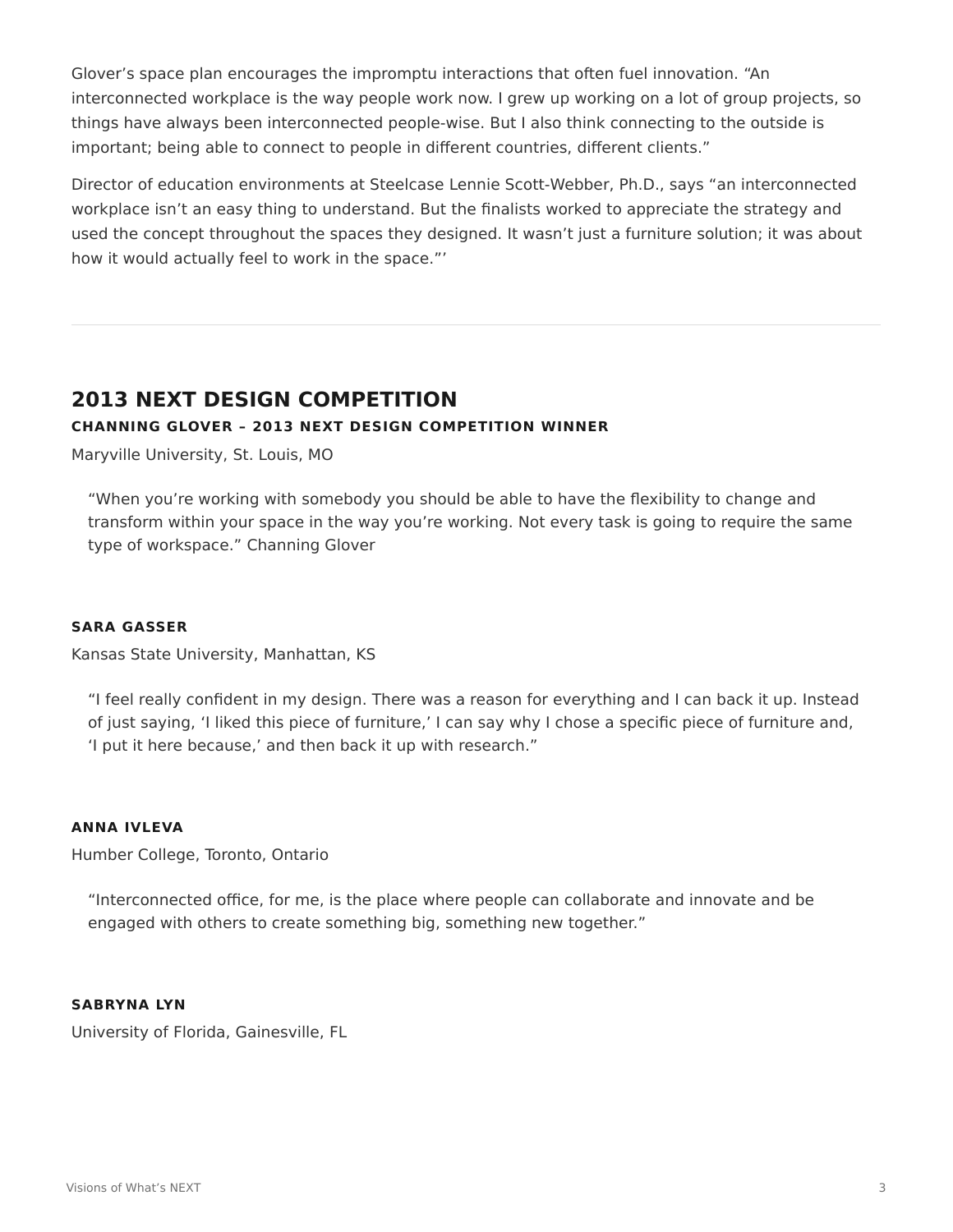"At the University of Florida, they're very evidence‑based, so before even looking at floor plans or creating a concept our first step is always research. I was just researching for two weeks, and then from there I came up with the overall concept to drive my design."

#### **CINDY TIEK**

Louisiana State University, Baton Rouge, LA

"We all participate in so much technology nowadays, everything is digital, we are interconnected that way. But it's also having a workplace where it's much easier to collaborate one-on-one or in groups. You're not isolated anymore in a private office, there's a lot more group work, so it's providing the places for people to work in those groups."

## **THE FUTURE OF A PROFESSION**

"All of the judges were thoroughly impressed with the students' work. It makes you feel excited about the future of the interior design profession when you see students produce work of this caliber," says Holmes.

"We're hoping that even more schools will get involved in the new competition for 2014. This time students will explore how space can better support the changes going on in education today. It will be a great project to incorporate into a design curriculum, or to turn students loose on as an independent study," says Madelyn Hankins, co-leader of the NEXT competition and a Steelcase design alliance principal.

For students who enter, Channing Glover has some advice. "One of our teachers always says, 'Don't be afraid to break the rules because you never know when they are going to change them.'

"Just be as creative as you possibly can, have fun, and do what you want to do. Don't really worry about winning. It's your work and you want it to be everything that you want it to be. And if it wins, that's great."

## **CALL FOR ENTRIES: 2014 NEXT DESIGN COMPETITION**

"Rethink Active Learning Spaces," the NEXT competition for 2014, challenges students to reimagine what a successful learning environment could be.

Juniors and seniors at schools accredited by the Council for Interior Design Accreditation are eligible to enter. The winner receives \$1,000 and a matching cash prize for their school's design program.

Details on the competition have been sent via email to instructors at all CIDA schools. Student registrations are due by October 3, with final entries due by November 21. There is no cost to students or schools to enter the competition.

For more information, email [design4next@steelcase.com](mailto:design4next@steelcase.com)